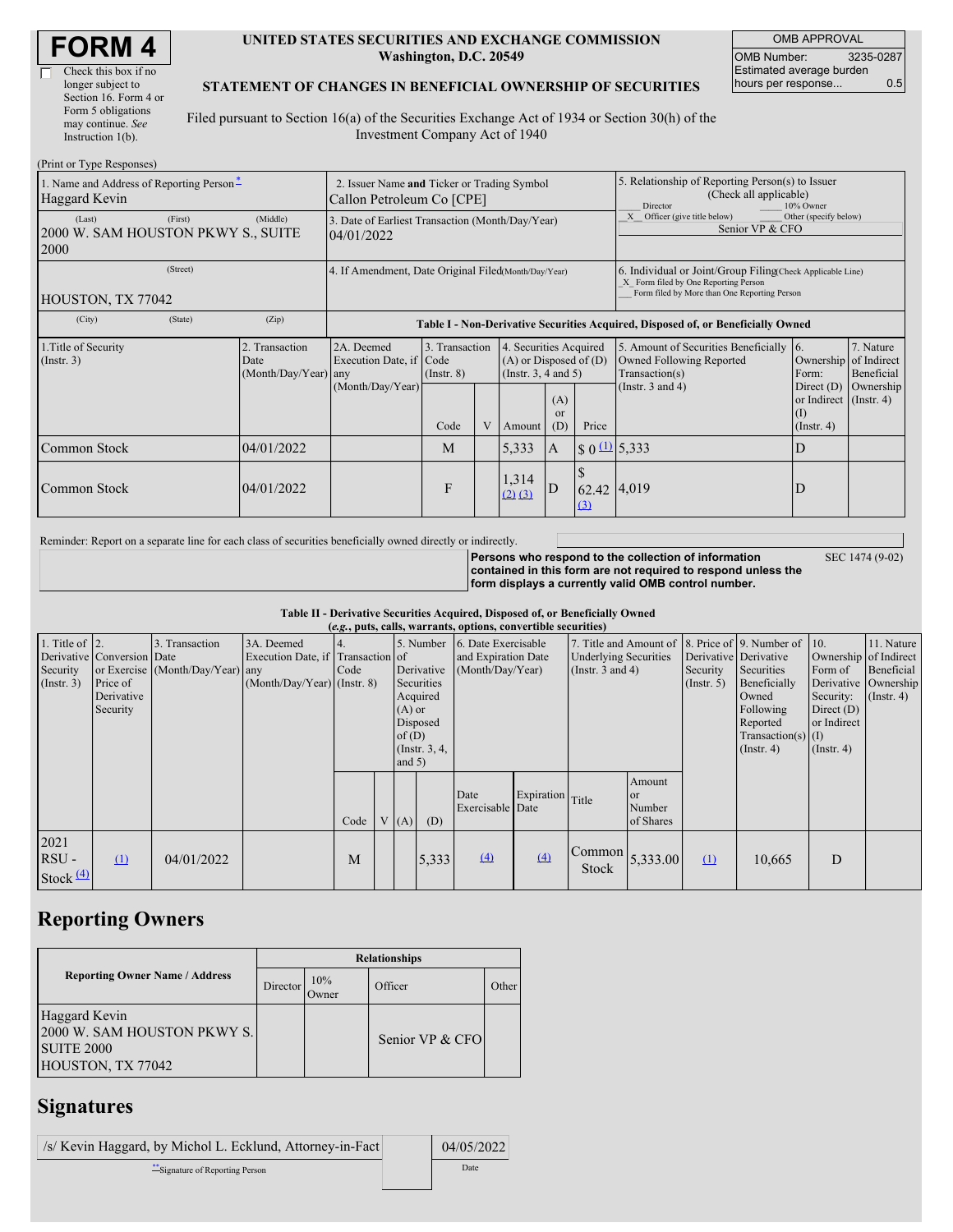# **Explanation of Responses:**

- **\*** If the form is filed by more than one reporting person,*see* Instruction 4(b)(v).
- **\*\*** Intentional misstatements or omissions of facts constitute Federal Criminal Violations. *See* 18 U.S.C. 1001 and 15 U.S.C. 78ff(a).
- **( 1)** Restricted Stock Units ("RSUs") convert into common stock on a one-for-one basis.
- **( 2)** Payment of tax liability by withholding common stock incident to vesting of RSU award issued in accordance with Rule 16b-3.
- **( 3)** Each RSU is the economic equivalent of one share of the Company's common stock at its closing price on the vesting date. If the vesting date should fall on a weekend or holiday, the preceding business day's closing price is used.
- (4) On May 10, 2021, the reporting person was granted 15,998 RSUs subject to the three-year ratable vesting with one-third vesting each year subsequent to the award year. The first tranche vested on April 1, 2022. The seco

#### **Remarks:**

Exhibit List: Exhibit 24 - Power of Attorney

Note: File three copies of this Form, one of which must be manually signed. If space is insufficient, *see* Instruction 6 for procedure.

Potential persons who are to respond to the collection of information contained in this form are not required to respond unless the form displays a currently valid OMB number.